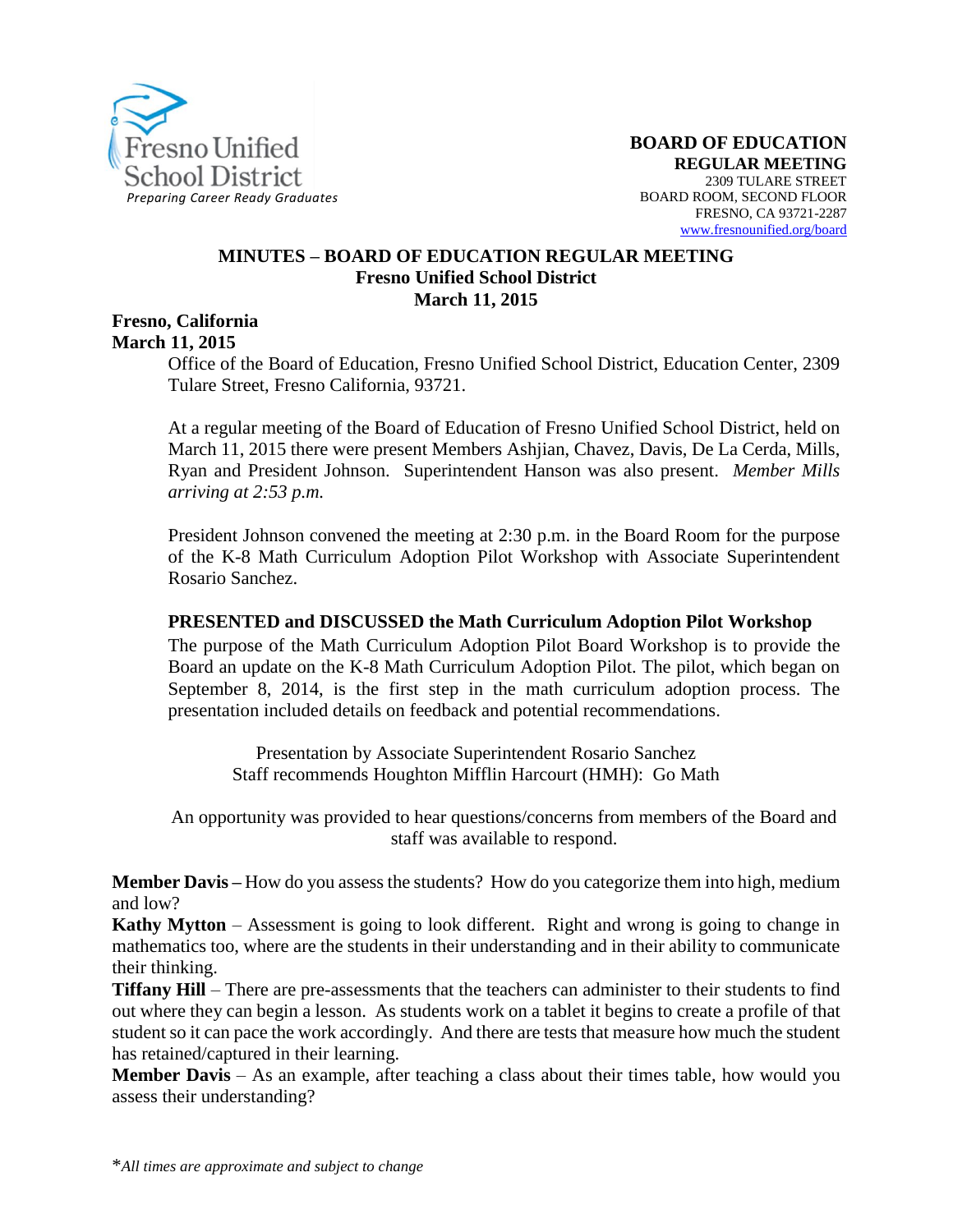**Tiffany Hill** – There are still fluency tests, procedural tests, and skills tests. Those are still embedded in the program.

**Member Chavez** – I am trying to get a better grasp on how we are going to evaluate. How are we pin-pointing measurements?

**Melissa Dutra** – Previously, you would work the problem and you would be either right or wrong. Now we are looking at how the student did along the way and the answer at the end is a part of the processing and the thinking of the problem.

**Member Chavez** – Each step of the process will be a measurement. Essentially we are trying to quantify critical thinking. The bigger picture is how will we as a district measure that? Because as of yet we do not have standards. Those are still being developed. How will we be aligning to those standards when we have them?

**Tiffany Hill –** There is a SBAC assessment that we are preparing to take that will be looking to measure how students are doing. What those will look like in terms of student performance is the part we are not clear on as of yet.

**Member De La Cerda** – I like what I am seeing. To summarize, if a problem is a 4-step problem and the student gets the final answer wrong but correctly went through steps 1-3 but incorrectly processed step 4, the student would get credit for steps 1-3. Correct?

**Tiffany Hill** – There are certain fluencies that will still be assessed based on the answer being right or wrong.

**Kathy Mytton –** The majority of the assessments from the state will be based on two things**.** One, if kids can get a correct answer and two, can they follow through with a mathematical process.

**Member De La Cerda** – I like that there are multiple forms of assessments. Also, I like the fact that there are different forms of strategies to teach kids. This math program allows for creativity.

**Kathy Mytton –** The teacher's edition is printed with multiple planning points to a lesson. It also has, at the beginning of every lesson, what this level looked like last year compared to how it will look this year for the students.

**Member Ashjian** – What happens to a child who does not speak English as a primary language? How do we address that?

**Maria Maldonado** – We looked to make sure the needs of the language acquisition of students, that the levels were addressed at each of the lessons. The program does speak to the proficiency level, so it has specific strategies to utilize depending on the level the child is in.

**Member Ashjian –** Do we have the books in all of the languages that Fresno Unified speaks?

**Maria Maldonado** – When I talk about English Language Development (ELD) it is specific to English. It is not dealing with the child's primary language. It is dealing with where in the continuum of learning English the child is, and addressing that need.

**Member Ashjian –** To me it seems we are teaching English and math at the same time. Is there a concern that we are going to lose some of these kids that once excelled in math to this new process?

**Maria Maldonado –** One of the things that has happened in California with the adoption of the Common Core State Standards is it requires districts to provide instruction in English Language Development in all content areas.

**Member Ashjian –** Will we be able to track the progress of the English Learners in math prior to this adoption and then be able to track the English Learners in math after the adoption of the material to get a gauge if we are winning or losing?

**Member Ryan** – There is a lot of misinformation out in the community about Common Core. I think it would be in everyone's best interest if staff could help us develop some language or points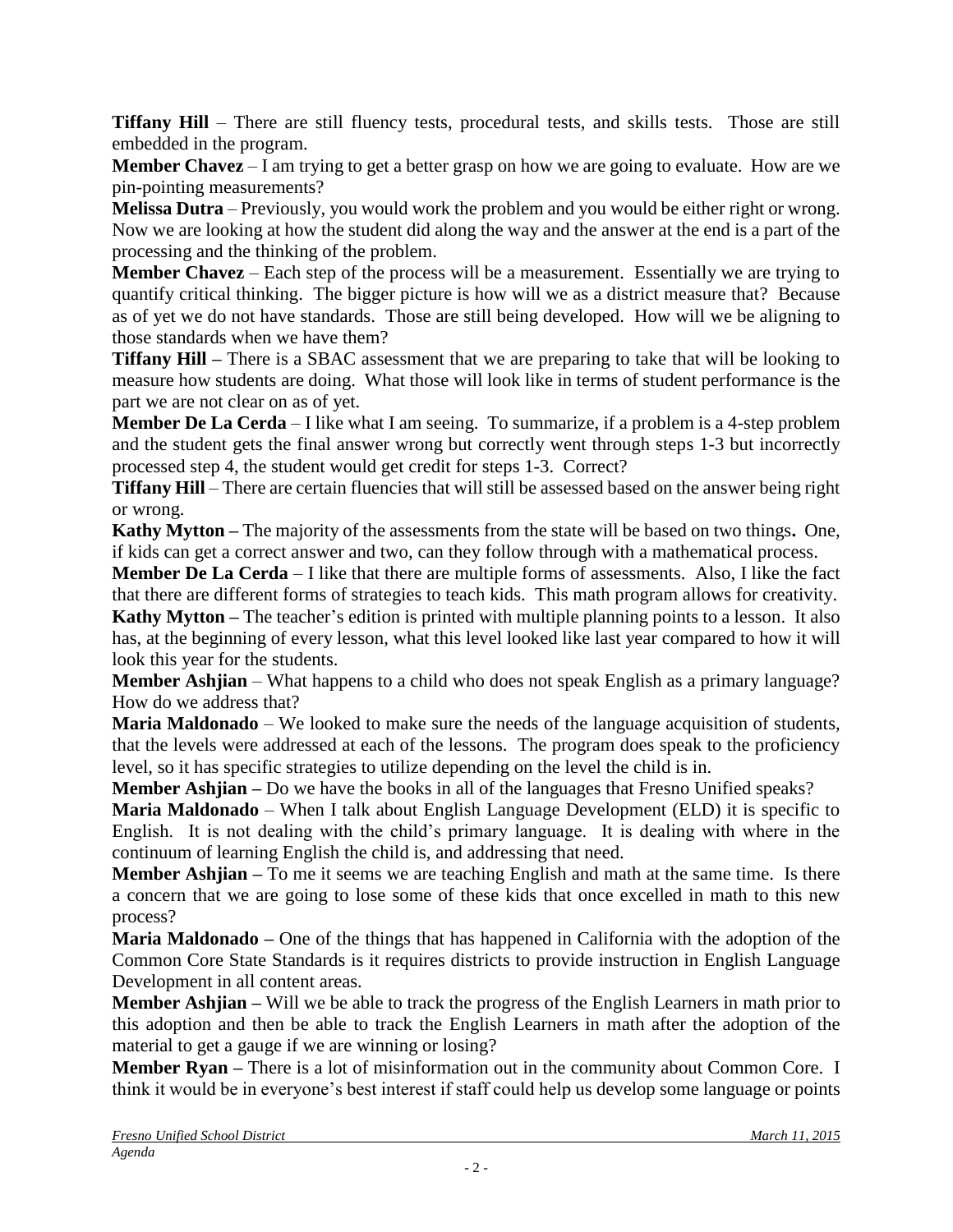that we can make to the community. The message that is getting out in the community is that Common Core is going to dumb down the curriculum. We need to find some way to explain this to the community. This is deeper learning for our children. This is really going to be more difficult for our children. We expect kids to know the times tables and their addition and subtraction facts. Let's hone this down and get some points for the board, so when we run across these things we have a simple way of explaining it.

**Member Johnson** – We have another segment of our community that we need to remember. Our low income communities. How do we address those issues? I know critical thinking is an important part of the process. How do you go about teaching the process to those children who are dealing with those issues? How do we go through the process without making them feel like they don't understand?

**Member Ashjian** – Common Core, in my mind, is a constitutional issue. If it is going to change you need to go to the State Legislature and they need to change it, because we are sworn to follow the law. The law states we need to institute Common Core.

**Member Davis** – With regards to the PDLs what type of cohesion can the board expect with how this will be administered throughout the district?

**Melissa Dutra** – We have a three year plan mapped out. There are three things that teachers need to focus on. There are the new standards, a deeper understanding of the content, and a shift in their instruction. We are using buybacks days to understand those instruction shifts that need to happen. There will be a three-day training to learn the materials. We are also providing options to our teachers. We are offering training after school, during the summer and Saturday training.

**Member Chavez** – In the multi-step process of reaching an answer, how are the steps weighted? Is that at the discretion of the teacher to how they evaluate and assign a numerical value to that process?

**Melissa Dutra** – This would be a grading issue, and the grading would depend on the grade level. It would depend on the content area you were working in. As far as the materials go, they offer a variety of assessments that teachers can use to get at the conceptual skills that the child was lacking and then make discretionary decisions on how to proceed with the learning.

**Member Ryan** – I want staff to know that I will be asking questions in the future about grade inflation and what that means. As an example, how does a student get A's and B's and then fail the assessment?

**Member De La Cerda** – Will our Special Ed teachers be part of the training?

**Tiffany Hill** – Yes, they will be part of the training.

**Member Ashjian** – Was there a big difference in price between the vendor options?

**Ruth Quinto** – We don't believe there would be significant difference in price. We have not yet begun the negotiation process. The preliminary pricing does not look to be vastly different.

**Member Ashjian** – They don't tell you text book "A" is \$1.00 and text book "B" is \$1.10 in advance?

**Ruth Quinto** – They give us a range of pricing. The pricing is dependent on our choices that involve a combination of printed material and digital material and a blend of the options available to the district. As well as the professional development options, how much of the consulting we choose to select. We do have an idea of how we would like to proceed.

**Member Davis** – Will you have some sort of in service for the parents and the community? **Rosario Sanchez** – Yes.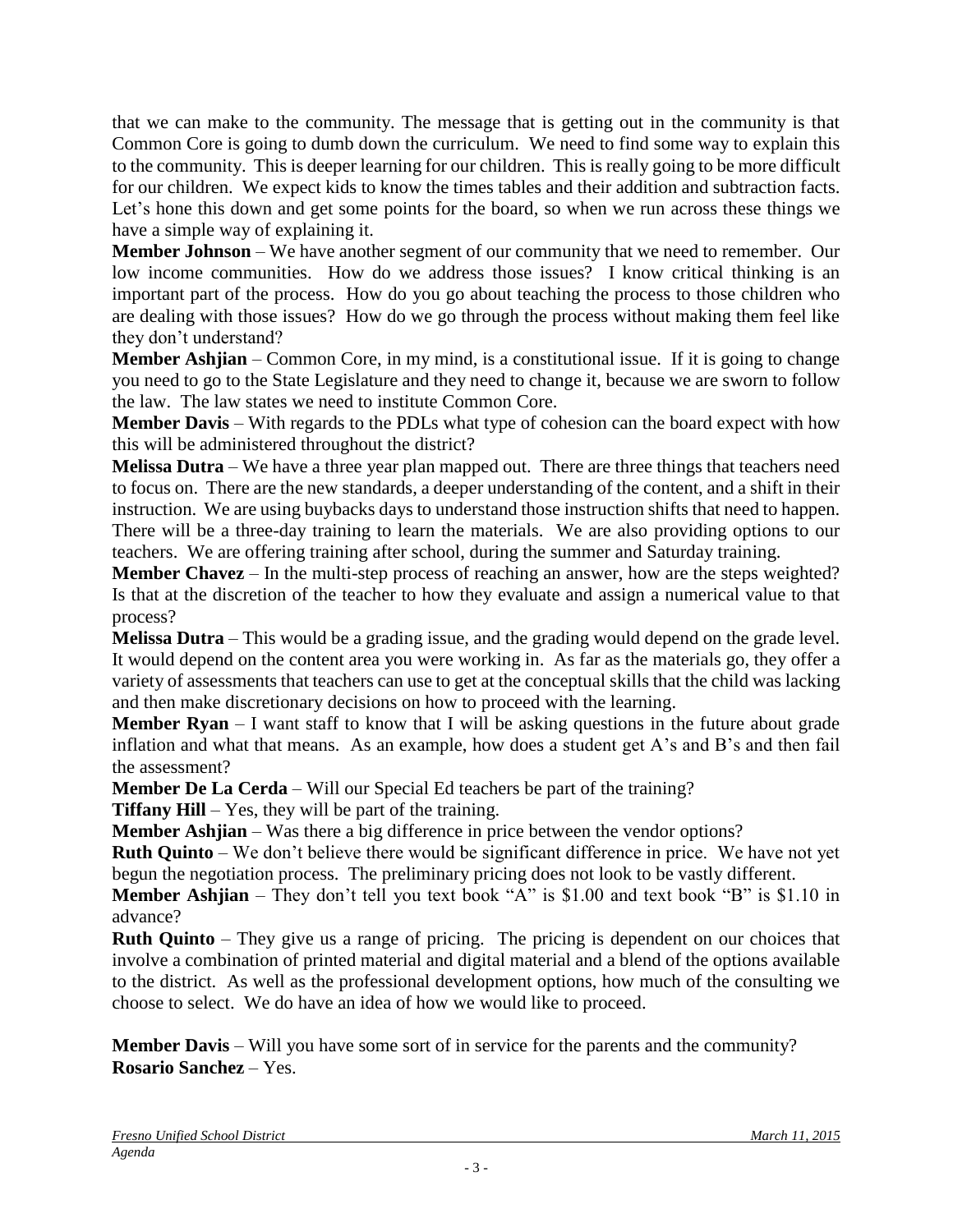**Member De La Cerda** – I like the variety of options being offered in regards to assessments and the resources for our teachers.

For the record, comments/questions were made by Members Ashjian, Chavez, Davis, De La Cerda, Ryan and President Johnson.

*A copy of the PowerPoint is available on the district website*

With no further comments, President Johnson RECESSED for a break at 4:00 and ADJOURED to Closed Session at 4:18 p.m. to address items 1 through 6 on the agenda. The Board reconvened in Open Session at 5:31 p.m., with Student Members Gonzales and Romero present.

# **Staff Present**

Deputy Superintendent Quinto, Associate Superintendents: Aguilar and Sanchez. Instructional Superintendents: Her, Russell and Wall. Assistant Superintendents: Locker, Hunt, Hashimoto, and Maldonado. Chief Technology Officer Madden, Chief Operations Officer Mecum, Chief Operations Officer Temple and Chief of Staff Chavez

# **Reporting Out of Session**

- 1. By a vote of 7-0-0, the Board took action in Closed Session to promote/appoint Paul Idsvoog, to Chief of Human Resources/Labor Relations.
- 2. By a vote of 7-0-0, the Board took action in Closed Session to promote/appoint Edward Gomes, Instructional Superintendent, School Leadership.
- 3. By a vote of 7-0-0, the Board took action in Closed Session to promote/appoint Melissa Dutra, Instructional Superintendent, Curriculum and Instruction.
- 4. By a vote of 7-0-0, the Board took action in Closed Session to promote/appoint Monica Alvarez, Principal II, Centennial Elementary School.
- 5. By a vote of 7-0-0, the Board took action in Closed Session to promote/appoint Marisa Favila, Principal II, Lincoln Elementary.
- 6. By a vote of 7-0-0, the Board took action in Closed Session to promote/appoint Eddie Nolan, Principal III, Bullard Talent K-8 School.
- 7. By a vote of 7-0-0, the Board took action in Closed Session to promote/appoint Jennifer Stacy-Alcantara, Principal II, Webster Elementary School.
- 8. By a vote of 7-0-0, the Board took action in Closed Session to promote/appoint Karina Stenfort, Principal II, Jackson Elementary School.
- 9. By a vote of 7-0-0, the Board took action in Closed Session to approve settlement claim #12-1114-0431.

# **PLEDGE OF ALLEGIANCE**

Ms. Renee Lopez, a parent that has had a positive impact at Ericson Elementary, led the flag salute.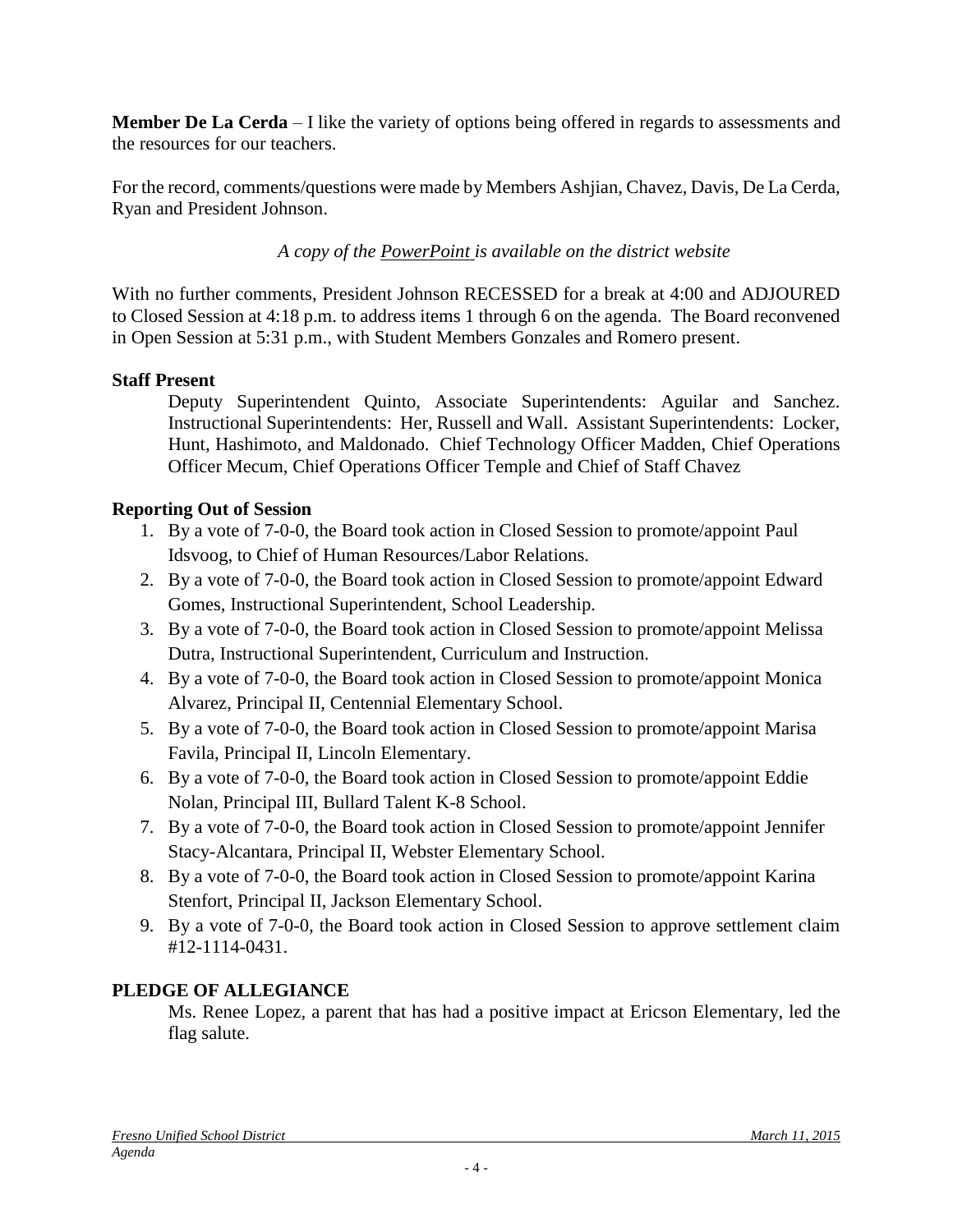#### **APPROVE Minutes**

APPROVED, as recommended the draft minutes for February 25, 2015 Regular Meeting. Member Ryan moved for approval, seconded by Member Mills, and by a vote of 7-0-0, as follows: AYES: Members Ashjian, Chavez, Davis, De La Cerda, Mills, Ryan and President Johnson.

#### **ADOPT Resolution Proclaiming March 22 - 28, 2015 as Adult Education Week**

ADOPTED, as recommended a resolution proclaiming March 22 - 28, 2015 as Adult Education Week. The Fresno Unified School Board recognizes the achievements and accomplishments of the staff and students of the Fresno Adult School. On a motion by Member Chavez, seconded by Member Mills, the Resolution, was approved on a roll call vote of 9-0-0 as follows: AYES: Student Member Gonzales and Romero, Board Members Ashjian, Chavez, Davis, De La Cerda, Mills, Ryan, and President Johnson.

#### **HEAR Reports from Student Board Representatives**

Student Board Representative Zsy Goodie provided comments/reports from the Student Advisory Board Representative meeting hosted by Bullard High School with Board Members Ashjian, Davis and Mills present. Student Board Representative Zsy Goodie acknowledged the student ambassadors from Tenaya Middle School

#### **HEAR Report from Superintendent**

- Congratulations to the Bullard High School boys' basketball team for reaching the division I basketball playoffs for the fifth time in a row. They join the Fresno High girls' basketball team and the boys and girls basketball teams from Edison High School in playing at Selland Arena. Thank you to all our athletic directors, principals, coaches and to everyone who put in the extra time and energy to make a fantastic experience for our student athletes.
- Congratulations on a great season for our McLane boys' soccer team who fell just short of the prize a few weeks ago when they lost a 2-1 heartbreaker to Washington Union in the Central Section boys' soccer championship game.
- We begin our  $8<sup>th</sup>$  annual Tournament of Technology tomorrow at 5:30 p.m. at Duncan, and next Saturday the 21<sup>st</sup> at Gaston Middle School. Similar to last year, when we had over 215 teams involving over 500 students, students will be competing in technology-based competitions in categories such as robotics, video production, and design. Still looking for volunteer judges.
- Board to approve contract awards for high definition safety and security cameras at our middle and high schools. Board to approve contract awards for additional lighting at high schools.

On a motion by Member Davis, seconded by Member De La Cerda, the consent agenda, exclusive of agenda items: A-4 and A-11 which were pulled for further discussion, was approved on a roll call vote of 9-0-0 as follows: AYES: Student Member Gonzales and Romero, Members Ashjian, Chavez, Davis, De La Cerda, Mills, Ryan, President Johnson.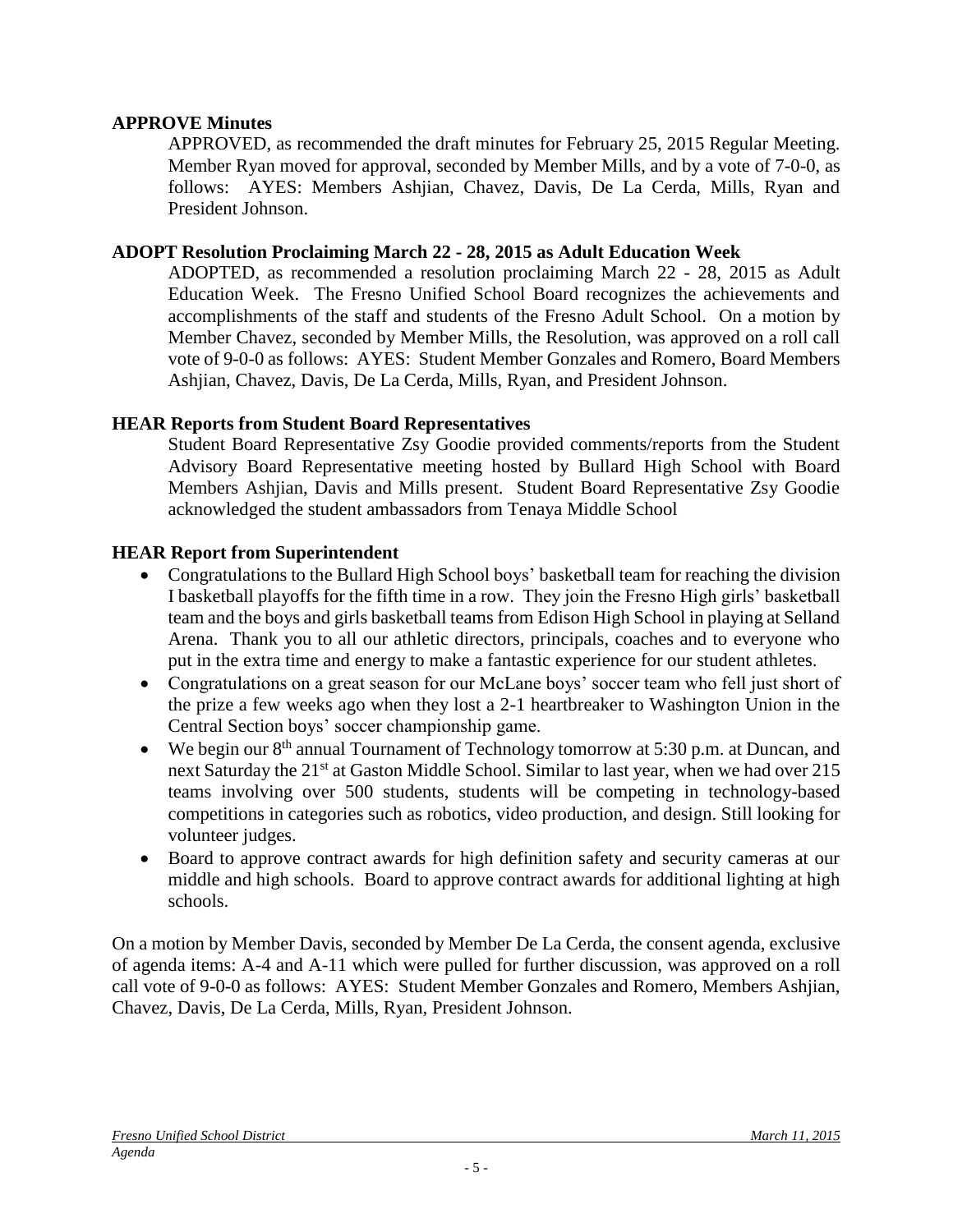## **A. CONSENT AGENDA**

### **A-1, APPROVE Personnel List**

APPROVED, as recommended the Personnel List, Appendix A, as submitted.

- **A-2, ADOPT Findings of Fact and Recommendations of District Administrative Board** ADOPTED, as recommended the Findings of Fact and Recommendations of District Administrative Panels resulting from hearings on expulsion and readmittance cases conducted during the period since the February 25, 2015, Regular Board meeting.
- **A-3, APPROVE Independent Contractor Services Agreement with Fuel Education, LLC, for Online Speech/Language Services**

APPROVED, as recommended an Independent Contractor Services Agreement with Fuel Education, LLC, to provide online speech/language therapy for students requiring such services on Individualized Education Programs. The cost of the agreement is \$150,000. The term of the agreement will commence on March 16, 2015 and will end on June 30, 2015.

**A-4, APPROVE Award of Bids 15-06 and 15-11, to Furnish and Install Security Video Equipment at Various Sites**

APPROVED, as recommended information on Bids 15-06 and 15-11, to furnish and install security video equipment at 30 middle and high schools throughout the district. The project provides 902 high definition security cameras and 129 digital video recorders for school campuses, including trenching, cabling, and power supply. The requests for bids were lawfully advertised on December 15, 2014 for installation only (Bid 15-06); and on December 24 and 31, 2014 for purchase of security video equipment (Bid 15-11). Notifications were sent to seventy-four (74) vendors, and the district received five (5) responses.

Staff recommends award to the lowest responsive, responsible bidders:

| Bid 15-06: AAA Solar Electric, Inc.                               | (Anaheim, California) \$2,380,803.39 |              |
|-------------------------------------------------------------------|--------------------------------------|--------------|
| Bid 15-11: Surveillance Systems Integration (Rocklin, California) |                                      | \$733,652.00 |
| Bid 15-11: Ketel Communications Inc., dba                         | (Fresno California)                  | \$63,910.00  |
| <b>Sebastian</b>                                                  |                                      |              |

**Member Chavez** – In the backup material it mentions that 30 middle and high schools will be receiving the security video equipment. Which schools will be receiving the equipment? **Karin Temple** – It is all of our middle schools and high schools.

**Member Chavez –** I noticed the winning bid went to AAA Solar Electric, Inc. in Anaheim, California. Were there any local bids that submitted for that local contract?

**Karin Temple** – Yes, there were two bidders in total, one was a local firm. However, AAA solar was the low bidder. Since this was a hard bid, the bid went to the lowest responsive, responsible bidder.

**Member Chavez –** Did we do enough outreach to the local bidders to get enough response? What is our process to distributing these bids?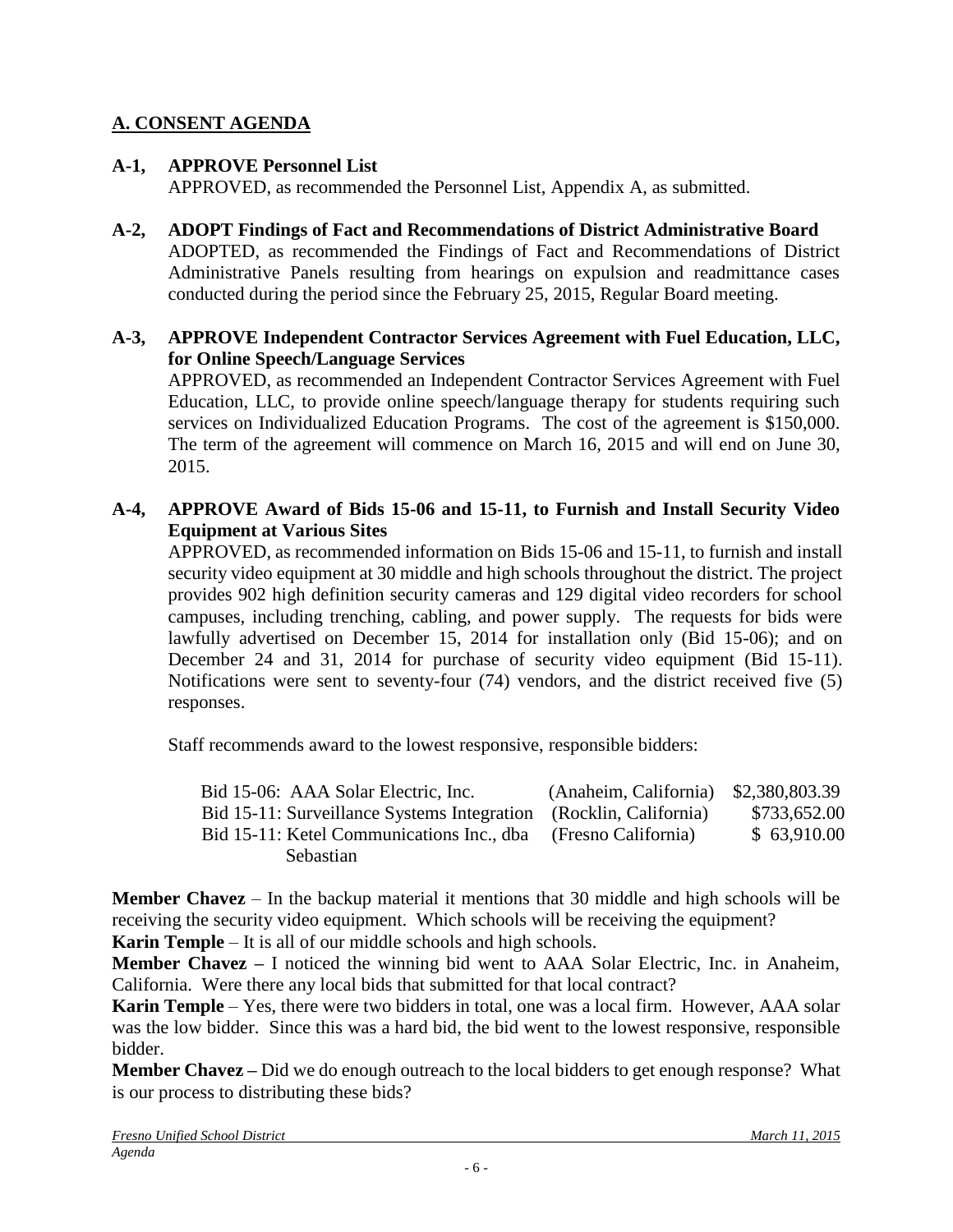**Karin Temple –** We sent the bid information to 74 vendors who do this type of work. The bid that we received from the Fresno vendor is a firm we do a lot of business with, and will likely in the future do more work for us. Because it was a traditional hard bid the award went to the lowest bidder.

**Member Chavez –** What is the timeline that we are looking at to install all the equipment?

**Karin Temple –** We will be meeting with the contractor later this week and work that out. The timeline and sequencing will start as quickly as possible. Most of the work will be done after hours as to not have a disruptive impact to the schools.

**Member Chavez** – As far as the set-up, will these cameras be linked to the Fresno Police Department's headquarters? How are we setting that up?

**Superintendent Hanson** – The cameras will be housed and the data will be stored for a couple of days or so depending on how much server space we have at a local site. It does get erased and moved on. We have no interest in capturing information and holding it. That is not the purpose. We want to have something available to use on a Monday morning if someone breaks into one of our campuses. What happens now, someone triggers an alarm and it goes to our 24 hour call center and PD is notified. Their response rate has been exceptional. This is going to be a dramatic improvement in quality and there is going to be more of them. To make sure we are taking care of our kids and our staff and protecting our assets. This is something that our community should never worry about, as we use only for safety and security purposes. The only time there would be police access to the cameras is if we had a very unfortunate event of an active shooter on a campus. It will work in such a way that if officers or emergency personnel arrive on the campus, we can flip a switch and they, on their computers in their cars, have access to the cameras at that site to see what is happening on the campus.

**Member Chavez** – The cameras would be enhancing student safety and protecting our assets because of the access, we would be able to provide to emergency personnel when necessary.

**Karin Temple** – I want to also point out that the cameras will be in high definition so we would be able to clearly pick out a license plate or face for example. We will be increasing our camera coverage by 70%. This will be increasing the areas of coverage on our campuses.

**Member Chavez** – Parents don't have to worry about these cameras being in places where they are not appropriate.

**Karin Temple** – Privacy will be respected as appropriate.

**Member Ryan** – It is my understanding that when we go to this hard bid process that we are required by law to take the lowest responsive, responsible bidder.

**Karin Temple** – That is correct.

**Member Ryan** – But when we go to lease lease-back we have more of a discretion to guide more contracts locally.

**Karin Temple** - That is correct. Under lease lease-back we have the opportunity to consider other factors and not just cost.

**Member Ryan** – We had no choice in this one.

**Karin Temple** – Correct.

**Member Mills** – One of the primary reasons for the cameras is that we have an investment in our facilities. We get hit with vandalism and people coming on to our campuses causing damage to our facilities. The cameras will also help pinpoint those people so we can hopefully stop that.

**Superintendent Hanson** – This level of investment helps all the way around and actually protects that investment.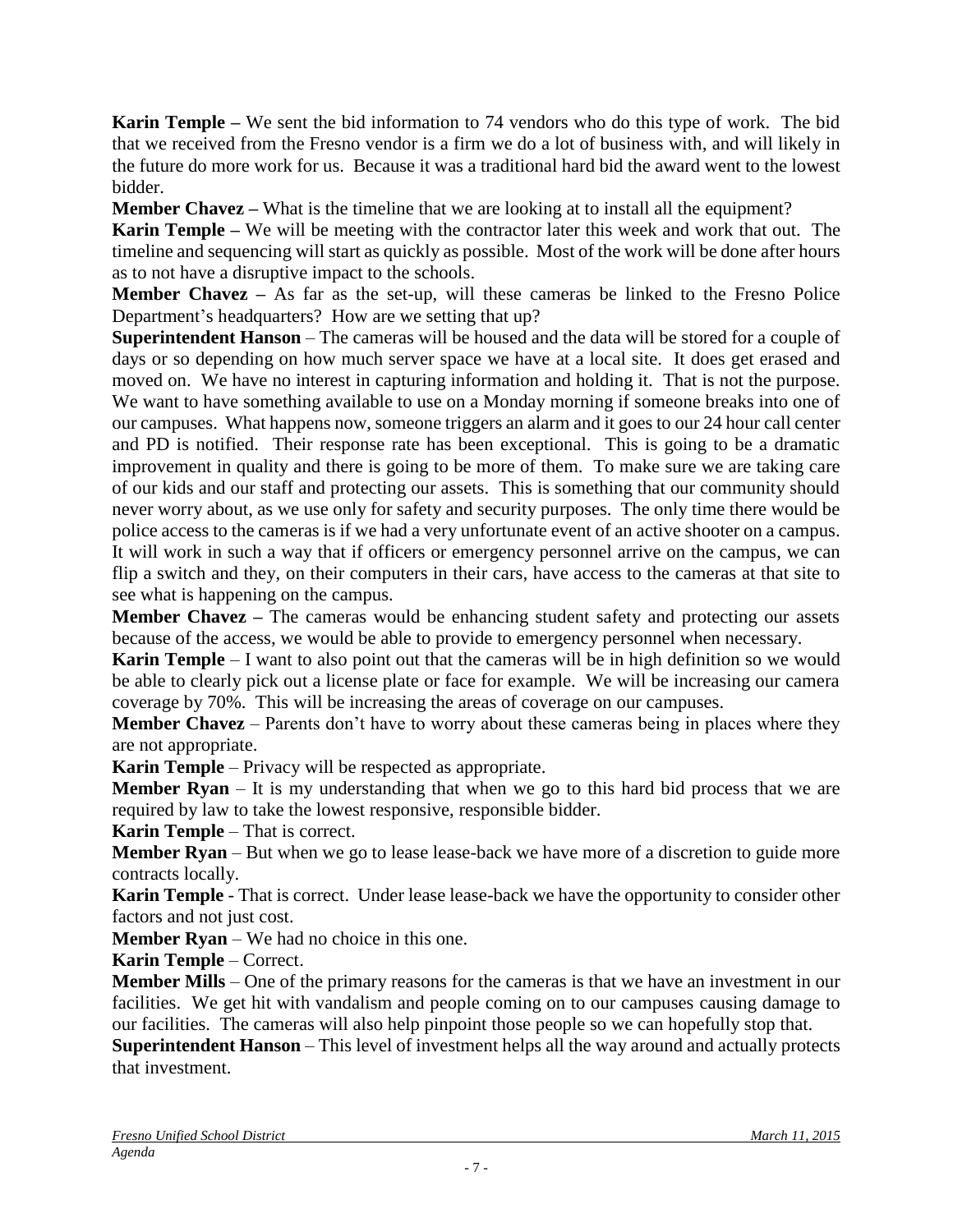Member Chavez moved for approval, seconded by Member Davis, which carried a vote of 7-0-0, as follows: AYES: Ashjian, Chavez, Davis, De La Cerda, Mills, Ryan and President Johnson.

**A-5, APPROVE Award of Bids 15-08 and 15-13, to Furnish and Install Exterior Lighting at Bullard, Duncan, Edison, Fresno, Hoover and McLane High Schools; and to Furnish Lighting Equipment for Roosevelt High School**

APPROVED, as recommended information on Bids 15-08 and 15-13 for furnish and installation of exterior lighting at high schools. The project will upgrade existing lighting and add new poles, pole lights and flood lights for parking lots, and improve wall pack lighting at Bullard, Duncan, Edison, Fresno, Hoover and McLane High Schools. For Roosevelt, only equipment will be provided; installation will be completed under separate contract in conjunction with the energy efficiency (Prop 39) project. The requests for bids were lawfully advertised on January 20, 2015 for installation only (Bid 15-13), and on January 13 and 20, 2015 for purchase of equipment (Bid 15-08). Notifications were sent to fifty-six (56) vendors, and the district received twelve (12) responses. Staff recommends award to the lowest responsive, responsible bidders:

Bid 15-08: Graybar Electric (Fresno, California) \$418,926.24

# Bid 15-13:

|                       | (Clovis, California)                                                     | \$98,120.00 |
|-----------------------|--------------------------------------------------------------------------|-------------|
|                       | (Clovis, California)                                                     | \$65,340.00 |
| Michael Cole Electric | (Clovis, California)                                                     | \$12,402.00 |
|                       | Section A Lindsay Electric Company<br>Section B Lindsay Electric Company |             |

### **A-6, APPROVE Award of Bid 15-12, Installation of Cooling Systems at Sunnyside High School**

APPROVED, as recommended information on Bid 15-12 for installation of make-up air units and refrigerated HVAC systems at Sunnyside High School. The project consists of replacing four make-up air units in the boys and girls locker rooms, gymnasium lobby and kitchen; and installing refrigerated HVAC systems in the gymnasium building. The purpose of the project is to replace failing equipment, and improve energy efficiency and cooling capacity. The request for bid was lawfully advertised on January 13, 2015. Notifications were sent to twenty-seven (27) vendors and four (4) construction trade publications, and the district received three (3) responses.

Staff recommends award to the lowest responsive, responsible bidder:

Lawson Mechanical Contractors (Fresno, California) \$1,202,300

# **A-7, APPROVE Award of Bid 15-14, Copy Paper**

APPROVED, as recommended information on Bid 15-14, to replenish copy paper in the warehouse stock to be used District wide. The bid was lawfully advertised on January 22, 2015, and January 29, 2015. The bids were opened on February 5, 2015. Bid specifications were sent to thirty (30) vendors, and the district received six (6) responses.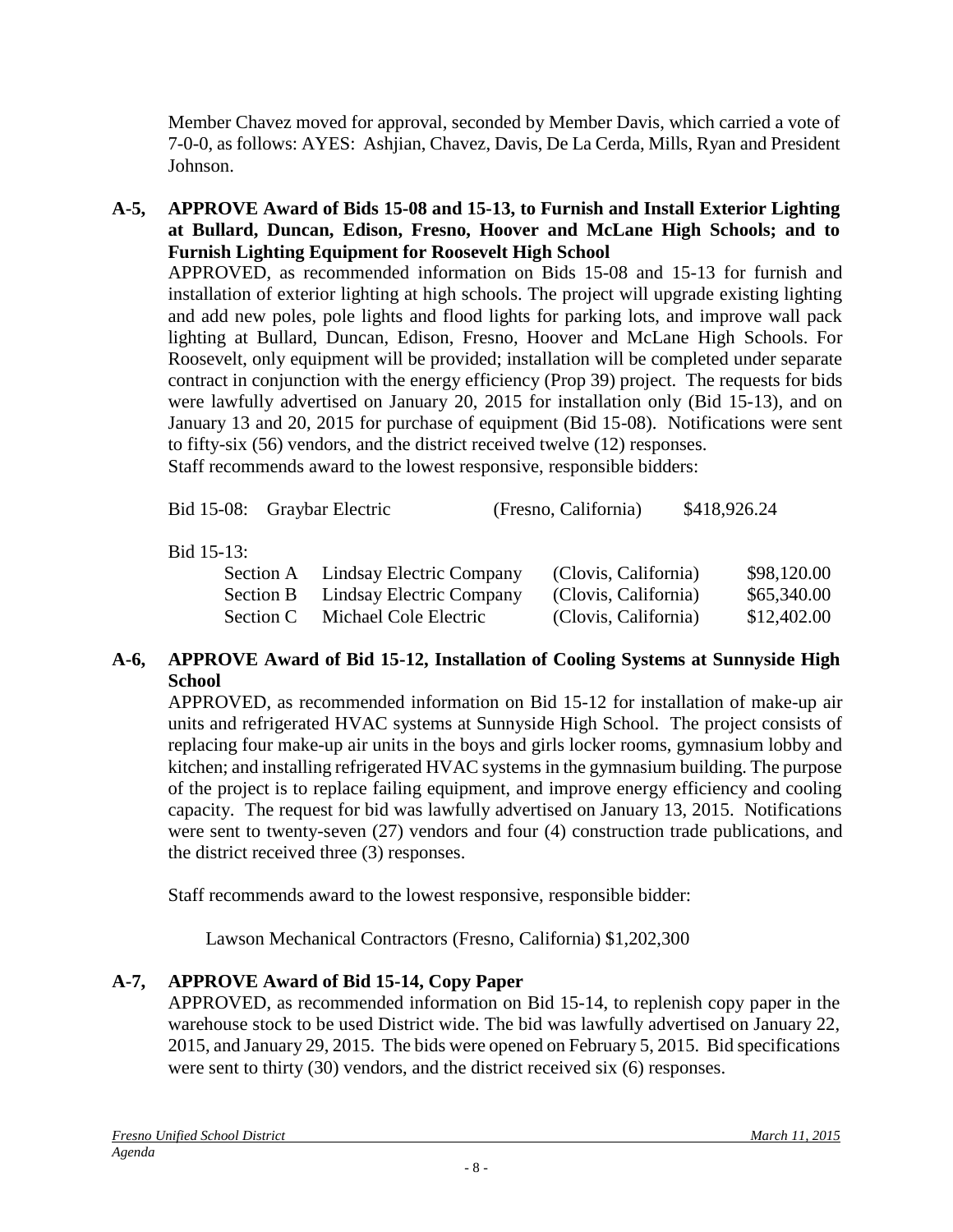Staff recommends award to the lowest responsive, responsible bidder:

Costco (Clovis, California) \$2.315 per ream

### **A-8, APPROVE Award of Bid 15-15, Chiller Replacement at Birney and Pyle Elementary Schools, Computech Middle School, and Roosevelt High School**

APPROVED, as recommended information on Bid 15-15 for replacement of chillers at Birney and Pyle Elementary Schools, Computech Middle School, and Roosevelt High School. The project is to install district-supplied chillers at each site. The chillers at Birney and Pyle are being replaced due to vandalism; the Computech and Roosevelt chillers are being replaced due to failing equipment, and to improve energy efficiency and cooling capacity. The request for bid was lawfully advertised on January 21, 2015. Notifications were sent to twenty-seven (27) vendors and four (4) construction trade publications, and the district received four (4) responses.

Staff recommends award to the lowest responsive, responsible bidder per site:

| 15-15A (Pyle):        | New England Sheet Metal Works, Inc. (Fresno, CA) | \$94,863  |
|-----------------------|--------------------------------------------------|-----------|
| $15-15B$ (Birney):    | New England Sheet Metal Works, Inc. (Fresno, CA) | \$105,426 |
| $15-15C$ (Computech): | New England Sheet Metal Works, Inc. (Fresno, CA) | \$103,337 |
| $15-15D$ (Roosevelt): | New England Sheet Metal Works, Inc. (Fresno, CA) | \$151,181 |

### **A-9, DENY Claim #14-0908-0261**

DENIED, as recommended a Claim for Damages on Evette Carrasco, case #14-0908-0261. The Superintendent recommends that the Claim be denied and the matter referred to the district's Director of Benefits and Risk Management for further handling.

### **A-10, DENY Claim #15-0206-0028**

DENIED, as recommended a Claim for Damages on minor, case #15-0206-0028. The Superintendent recommends that the Claim be denied and the matter referred to the district's Director of Benefits and Risk Management for further handling.

### **A-11, RATIFY Purchase Orders from December 1, 2014, through December 31, 2014**

RATIFIED, as recommended a list of Purchase Orders for \$10,000 or more submitted for ratification by the Board. Purchase Orders/contracts that are required by law to be competitively bid will be submitted as separate agenda items. Beginning on page seven (7) is a list of Purchase Orders issued from December 1, 2014, through December 31, 2014. These Purchase Orders were previously authorized and awarded by the Board. The Purchase Orders are submitted for information only and are not included for ratification.

**Member Ashjian –** One of my companies has a purchase order in this agenda item. Prior to me being on the board we had a change order that got laid over. I am letting the board know I am going to abstain from this vote. I made the commitment that any of my companies would not do business with Fresno Unified while I was serving on this board.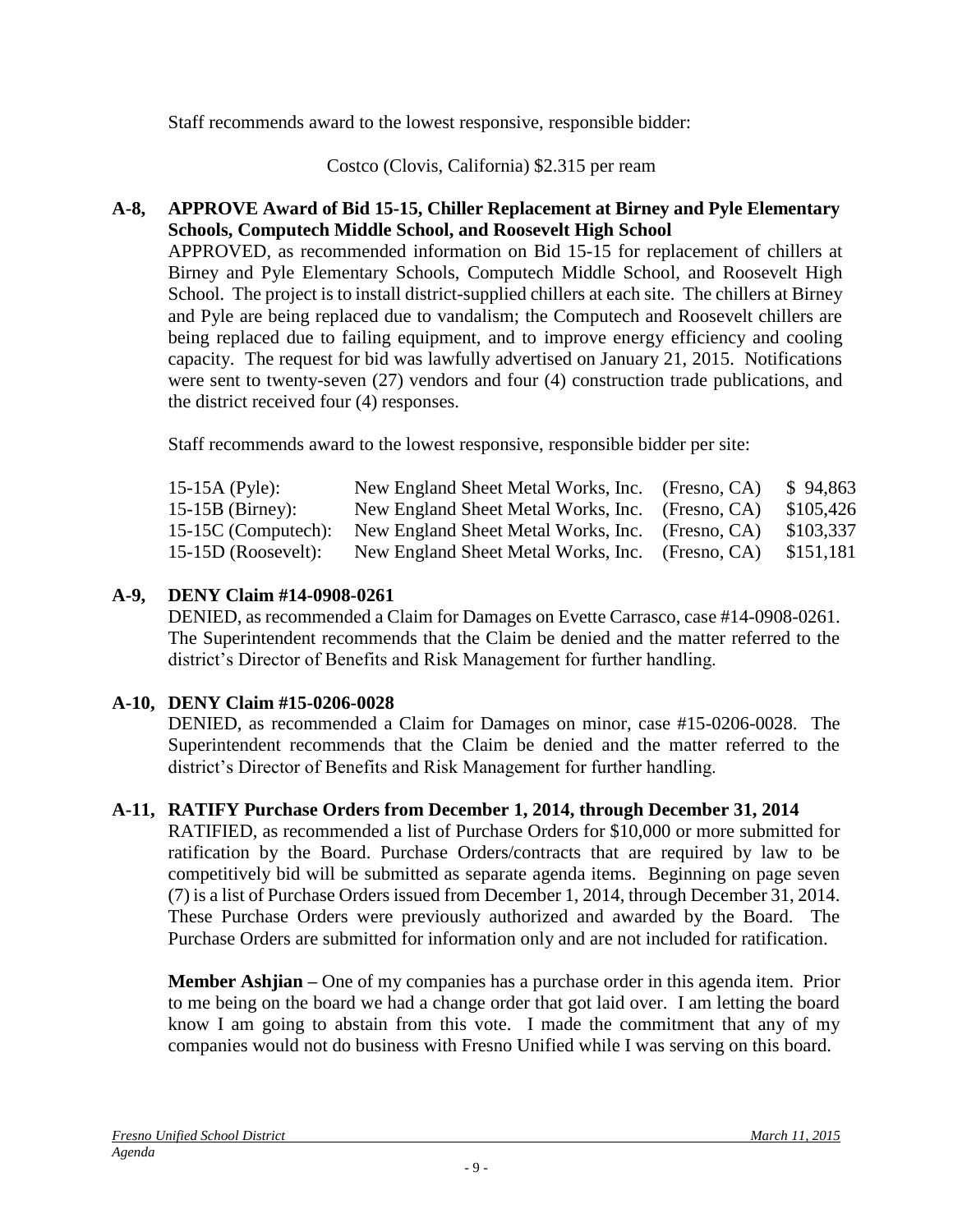Member Davis moved for approval, seconded by Member Ryan, which carried a vote of 6- 0-1, as follows: AYES: Chavez, Davis, De La Cerda, Mills, Ryan and President Johnson. *Member Ashjian abstained.*

#### **END OF CONSENT AGENDA (ROLL CALL VOTE)**

#### **UNSCHEDULED ORAL COMMUNICATIONS**

**Spoke about Design Science the Academic Decathlon and their successes.**

Lee Perkins Eric DeLoza Jake Velez Briana Sepulveda Diana Castellanos Nathanael Torres Cynthia Flores

**Kay Bertlan** - Spoke about CTE and Measure Q.

**Tish Rice** - Spoke about LCAP meetings that had taken place and invited board members to next week's meetings.

#### **B. CONFERENCE/DISCUSSION AGENDA**

#### **6:00 P.M.**

#### **B-12, DISCUSS AND APPROVE the 2014/15 Second Interim Financial Report with a Positive Certification**

California school districts are required to approve interim financial reports twice each fiscal year. Fresno Unified School District's 2014/15 Second Interim Financial Report will be is presented for approval and will reflects a positive certification of the district's financial condition. The report will be is based on the January 31, 2015, year-to-date revenue and expenditures as required by state law. Superintendent recommends approval. Fiscal Impact: A positive certification reflects that the district will have has the required reserve for economic uncertainties (2%) and will have has a positive cash balance for the current year and two subsequent years. In addition, the chart on the following page shows the a multi-year projected budget for the Unrestricted General Fund will be presented utilizing the state assumptions developed by the California County Superintendents Educational Services Association and Fresno County Office of Education. Contact person Ruth F. Quinto, telephone 457- 6226.

Presentation by Deputy Superintendent Ruth F. Quinto

An opportunity was provided to hear questions/concerns from members of the Board and staff was available to respond.

**Member Ashjian** – What year did you come on board with Fresno Unified?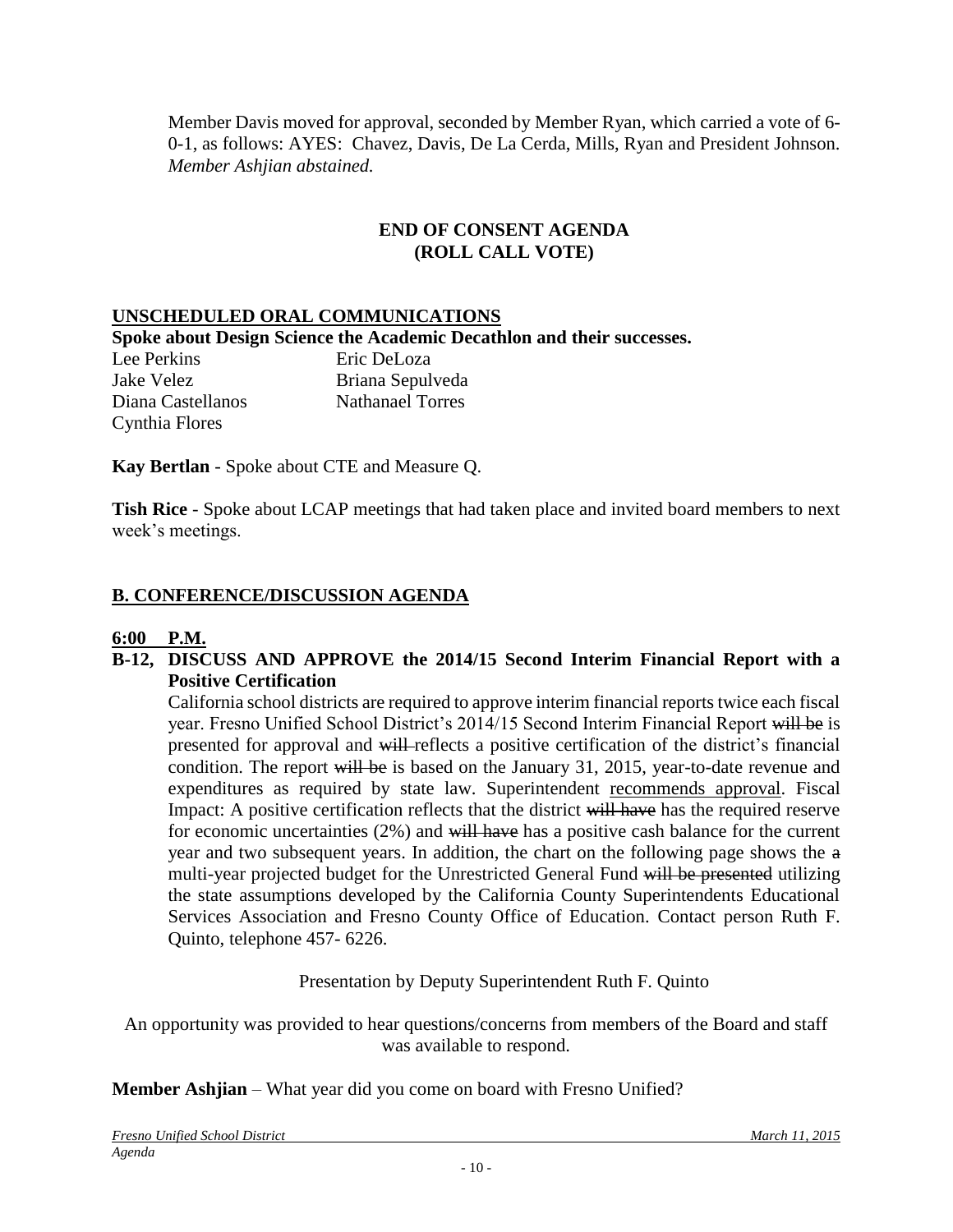**Ruth Quinto** – I came on board when the 2004/05 year was ending.

**Member Ashjian –** I want to pay you and the Superintendent a compliment. You've rebuilt this district in the worst possible time of the state's economy and turned it into a positive. The utilities, the \$2.2 million. Do we have any idea where that came from or what that was? Did we leave a switch on?

**Ruth Quinto –** Gaston as a school opened in August, but the school was completed in April and we actually flipped the switch in February. However, it has to be more than one school site. I have requested an analysis and there is something more there. Yes, we did leave the switch on. After the shooting at Edison in December 2013 a decision was made to leave all parking lot lights on at all high schools until midnight, and that has driven kilowatt usage up. What I don't have yet is proportionately how much of the kilowatt usage is that accountable for. We will continue to look into the matter.

**Member Davis** – Since you have been here we have had a positive certification. Prior to you being here we were looking at a state takeover. I would like to make a motion to approve our positive certification. I want to bring to your attention on page six, resources to be programmed for 2015/16 \$17 million. We make it a practice to not spend money until it is in the bank in this district. When should we realize the \$17 million for 2015/16 so we can start making plans?

**Ruth Quinto** – Our practice has been to make those preliminary plans in the spring during our Strategic Budget Development discussions. This would be our fourth discussion. The Governor's May revise comes out in mid-May, then we bring a proposed budget for adoption. Jacque Canfield and team work hard between May  $15<sup>th</sup>$  and the last board meeting in May to firm up the recommendations to the board. Then we have our last discussion at that last board meeting in May. After the Governor's May revise is typically when we consider it quote unquote money in the bank.

**Member Davis –** Determining his May revise, should he throw in something other than the increased contributions to pensions, we would know that at that time.

**Ruth Quinto –** Hopefully. Last year what happened was we had not seen any information on the pension increase until the May revise. It was a surprise to everyone.

**Member Mills** – A comment with respect to the increase to utility costs. We have just approved an agenda item that is upgrading our lights to be more energy efficient. Presumably, we have that one-time expense but in fact it will reduce our utility usage. I am expecting that in future years we won't see that type of increase. I realize that is yet to be determined but presumably that is why we do energy efficient lights

**Ruth Quinto** – Yes, it is the reason.

**Member Mills** – On slide nine when we are doing our multi-year projections, we had contract negotiations with bargaining units last year. Some of the bargaining units did a three year contract that had pay increases spread out over three years. We do have one unit that did not do that. Do these projections include an increase in that third year for that unit or not?

**Ruth Quinto** – There are actually two units. CSEA technically did not. They have a full opener for 2015/16. However, they have a "me too clause". So the expenses do include the two percent increase for CSEA. For FTA they did not agree to the two percent however I do have those costs reserved.

**Member Mills** – That is included in the multi-year projections that you have here?

**Ruth Quinto** – Yes.

**Member Ryan** – The only thing I would like to address is budget risks. Are there any budget risks that you would like to caution us about?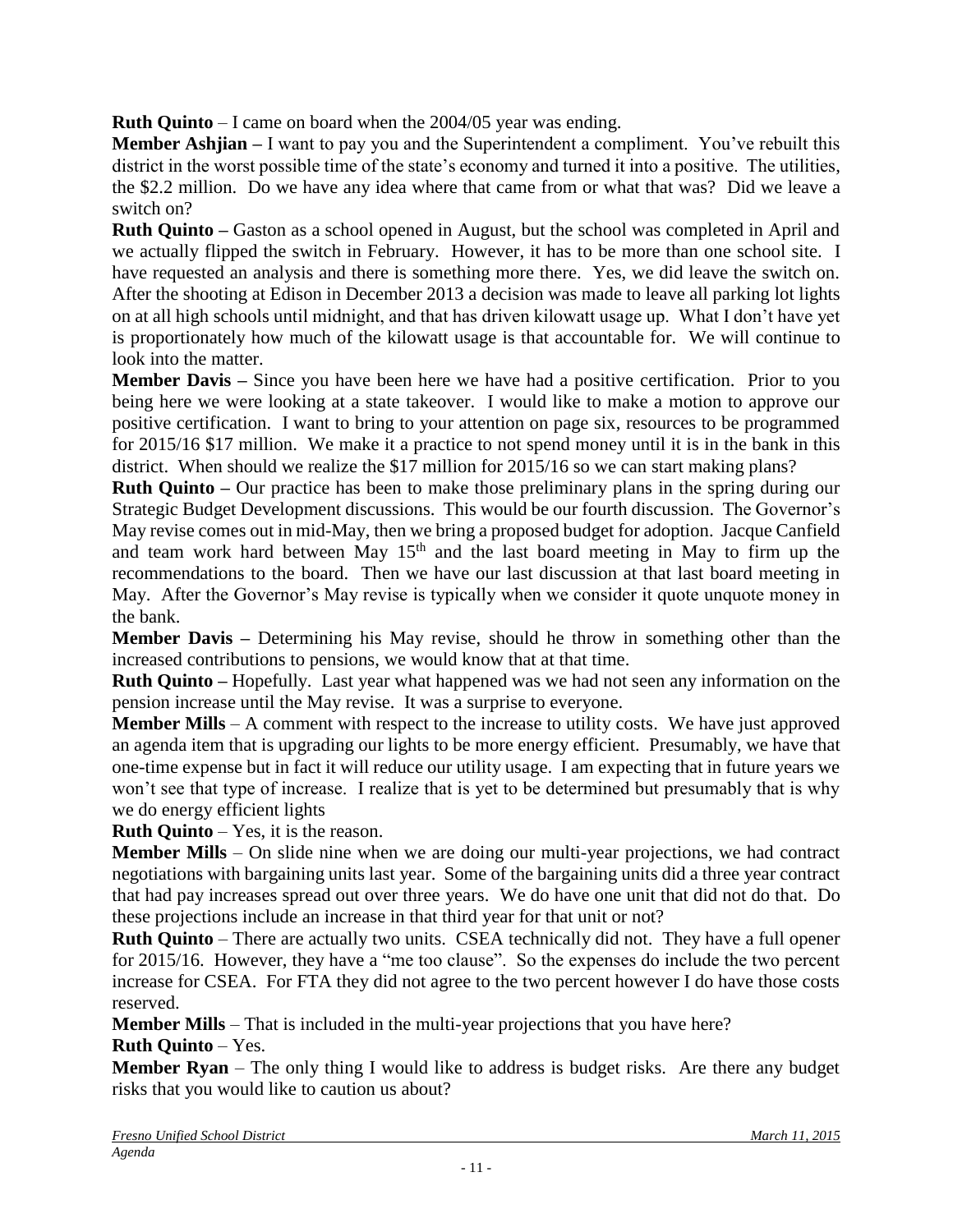**Ruth Quinto** – There are several. On this slide, with the historic deficits, that would be our biggest risk by far. In fact, the legislative analyst's office released about ten days ago a cautionary statement about fiscal year 2016/17. It does seems as though the bubble is going to burst. It does cause me pause in looking at our multi-year commitments, when we get the revenue estimates and then we get cautionary advice from not only the Governor, but the legislative analyst's office, the chief financial policy advisor for the state, and then we have the historical knowledge. I would continue to urge the board to make prudent financial policy decisions and I will continue to bring forward moderately conservative recommendations to you.

**Member Ryan –** That is our concern as well and I second the motion.

Member Davis moved for approval, seconded by Member Ryan, which carried a vote of 7- 0-0, as follows: AYES: Ashjian, Chavez, Davis, De La Cerda, Mills, Ryan and President Johnson.

*A copy of the PowerPoint is available on the district website.* 

# **C. RECEIVE INFORMATION & REPORTS**

**C-13,** RECEIVED**, School Facility Fee Public Information Report for Fiscal Year 2013/14** Included in the Board binders is the 2013/14 School Facility Fee (also referred to as Developer Fee) Public Information Report. Government Code Sections 66001 and 66006 require school districts A-1B-12 to provide public information regarding the fees collected for school facilities as a condition of development approved in accordance with Government Code Section 53090. State legislation enacted in 1998 authorizes school districts to levy fees on residential and commercial development to help support school facility impacts resulting from development. Fiscal Impact: There is no fiscal impact to the district. Contact person: Karin Temple, telephone 457-3134.

### **BOARD/SUPERINTENDENT COMMUNICATIONS**

**Member Ryan** – One individual from the community has consumed 205 hours of staff time. Constituent Services needs to be doing the work that it was initially designed to do first, before doing these PRA requests. We need to consider what the law states in regards to PRA requests. Is this how we want to spend the districts money? If the board agrees I think we should have our attorney look into it.

**Member Mills** – I think it would be appropriate to ask for a communication from legal counsel as to what the Public Requests Act has us provide. We do have new board members perhaps it would be a good refresher. I had other comments. Thank you to staff that provided ratios for the student counselors. There are a few more that I had asked for; responses from the LCAP meetings on how the money from LCFF should be spent, a report on how we are allocating technology and what technology we have at each of the school sites, what the teacher-student ratios are along with the ratios in the Special Education classes, and I would also like a board communication as to what the current offerings in CTE and a report on our allocation of our home school liaisons.

**Member Davis** – Members Davis' family had a baby girl.